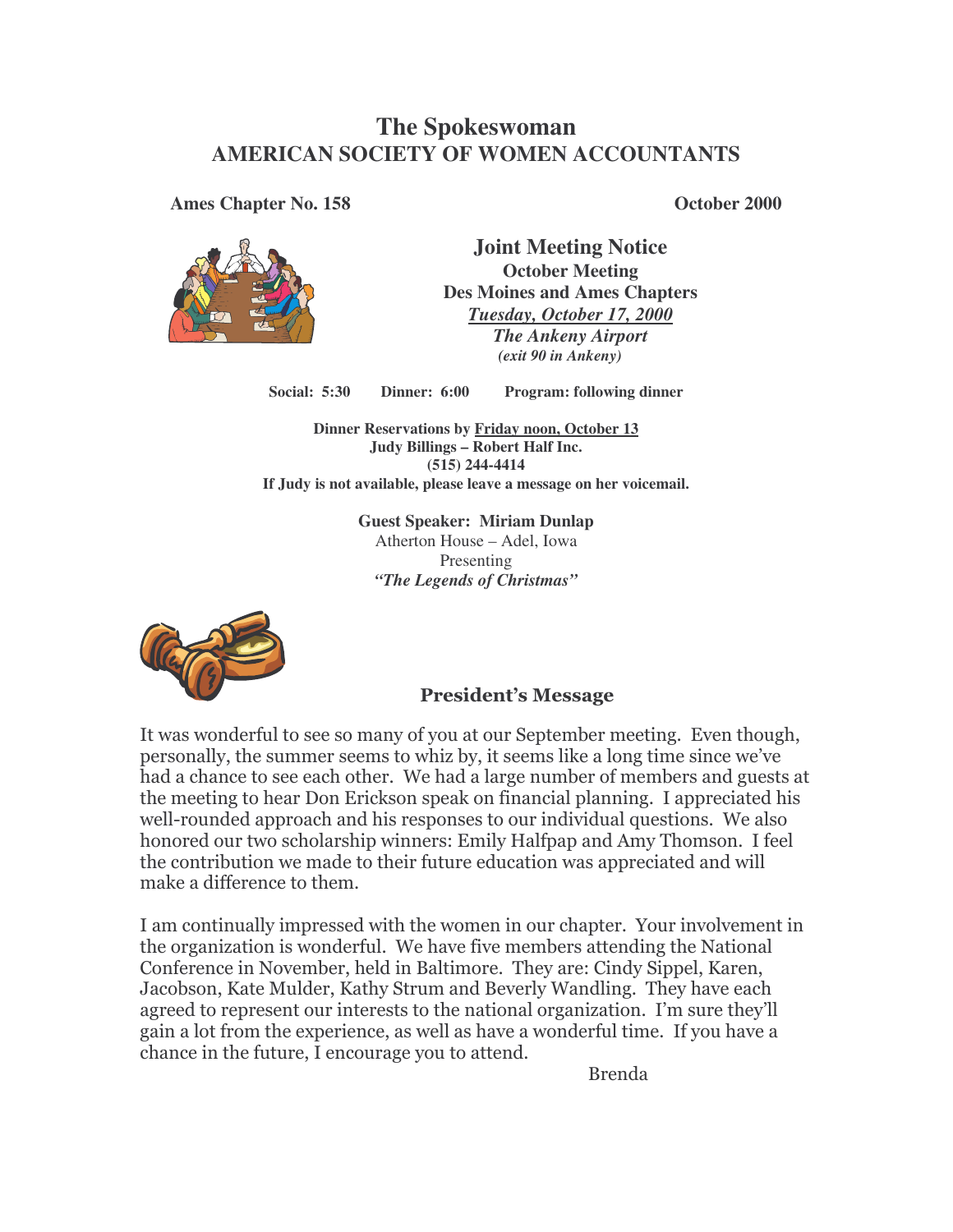### **American Society of Women Accountants**

Ames Chapter #158 Membership Meeting September 20, 2000

**Call to Order:** The September membership meeting of the Ames Chapter #158 was called to order by President Brenda O'Neall-Smith at Chef's Inn in Ames on Wednesday, September 20, 2000, at 7:20 pm.. Those in attendance were Jan Duffy, Karen Jacobson, Lisa Kobernusz, Marti Landers, Kate Mulder, Margaret Munson, Brenda O'Neall-Smith, Sue Ravenscroft, Theresa Samson, Kathy Strum, Penny Strum, and Beverly Wandling. Also present were seven guests, including the two Chapter Scholarship winners. A quorum was present.

**Minutes:** Motion made by Kate Mulder and seconded by Karen Jacobson that the minutes of the May and June 2000 meetings be approved as printed in the bulletin. Motion carried.

**Treasurer's Report:** Marti Landers presented the treasurer's report. Jan Duffy moved, with second by Kathy Strum, that the \$1,513.56 currently in the savings account plus the interest on the CD be designated as scholarship funds. Motion carried.

### **Committee Reports:**

**Bulletin:** No report.

**Membership:** Penny Strum asked that anyone with names for the mailing list please contact her with the information either by phone or by email. Brenda O'Neall-Smith reported that two members have not yet renewed their memberships.

**Program:** Sue Ravenscroft and Kate Mulder are working on the programs for the rest of the year. Contact them with ideas and contacts. October's meeting is the joint meeting with the Des Moines Chapter, scheduled for Tuesday, October 17. More information about time and place for the October meeting will be forthcoming.

**Scholarship:** See award presentation below.

**National Meeting:** Karen Jacobson, Kate Mulder, Cindy Sippel, Kathy Strum, and Beverly Wandling will be attending the National Meeting in Baltimore beginning November 1. Cindy Sippel and Karen Jacobson were nominated as the Chapter delegates. Karen Jacobson moved that Cindy and Karen be our designated delegates with Cindy, Karen, Kate, Kathy, and Beverly as alternates. Sue Ravenscroft seconded the motion. Motion carried.

Sue Ravenscroft moved that the Chapter provide \$200 to the National Scholarship fund out of Chapter scholarship funds. Jan Duffy seconded the motion. Motion carried on an 8-4 vote.

Kate Mulder moved that donations from members be accepted and used to fund a Chapter contribution for a gift to be presented to a worthy individual at the National Meeting. Kathy Strum seconded. Motion carried.

## **National Office Informaton:**

Brenda O'Neall-Smith reported receiving a letter noting that the National Scholarship winner was not one of our nominees. Brenda also reported that the National Women of Achievement awards were received by Courtney Cowgill of Denver and Alice Gorman of Jackson. The Ames Chapter nominee was Kathy Strum.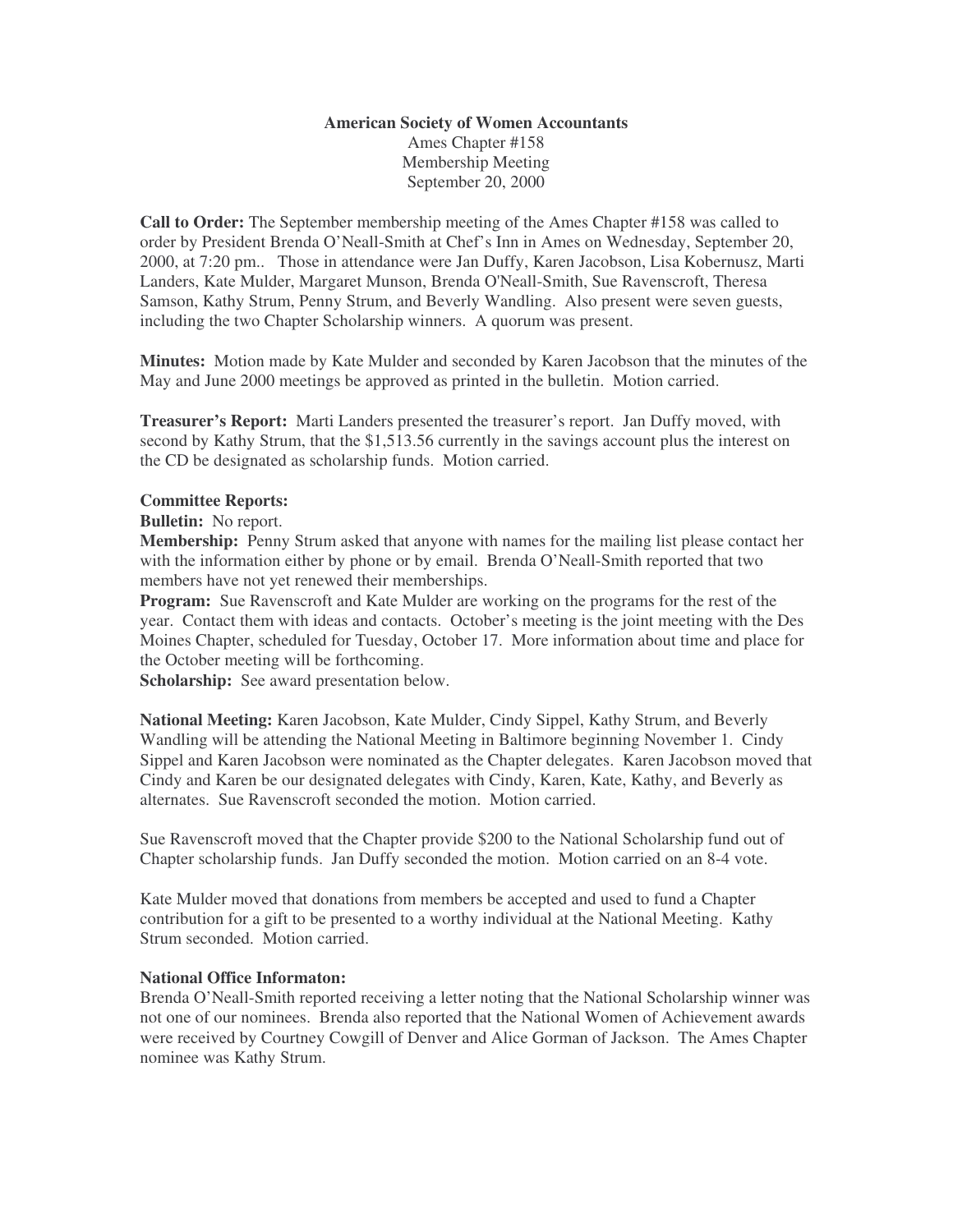**Old Business:** Karen Jacobson reported that the WOI Radio fund raiser will be held October 13- 20. Karen will contact the station to check for open times for volunteers and will contact those interested in participating in this public service event.

### **New Business**:

**New Members:** Certificates were presented to Penelle Strum and Lisa Kobernusz. The Chapter also welcomes Elisa Gibson.

**Recognition of Scholarship Winners:** Emily Halfpap and Amy Thompson were presented certificates recognizing them as winners of the Chapter scholarships to be paid this academic year. Congratulations to Emily and Amy.

**Adjournment:** Motion made by Margaret Munson and seconded by Jan Duffy that the meeting be adjourned. Motion carried. The meeting was adjourned at 8:12 pm.

Respectfully submitted,

Margaret Munson **Secretary** 

#### **Special Event**

I received the following from Laura Farney that she asked me to pass along. I apologize for the short notice. The delay in passing it along is my fault. If anyone is interested in meeting attending, I can help coordinate. I will not be able to go but will help relay information for interested parties. Cindy

**Pam Fraley from the Kansas City Chapter is organizing an ASWA "Road Trip to Madison County." Madison County, Iowa is having a fall festival the weekend of October 14. You probably already know all about it. In case you don't, they are having a crafts festival as well as offering tours of the bridges of Madison County. Would you please pass this information along to all of the Ames members to see if any of them are interested in meeting us there? I am also passing the information on to the Omaha Chapter and the Des Moines Chapter. If anyone is interested, they can contact Pam by e-mail at plfraley@osgllc.com. Hope some of you decide to join us. Tell everyone hi for me. Laura Farney**

## **Reminder!**

**I need to update our membership list. Please let me know of any corrections/additions to the membership list. I will publish an updated list in the each bulletin. (Brenda, I will get you new address in next month's bulletin. I forgot to send it to myself at work.)**

**Also, if you have any items of interest about one of our members, I would like to include that in the bulletin.**

**THANK YOU, Cindy Sippel, Bulletin Chair Setting Sail for the 21 st Century**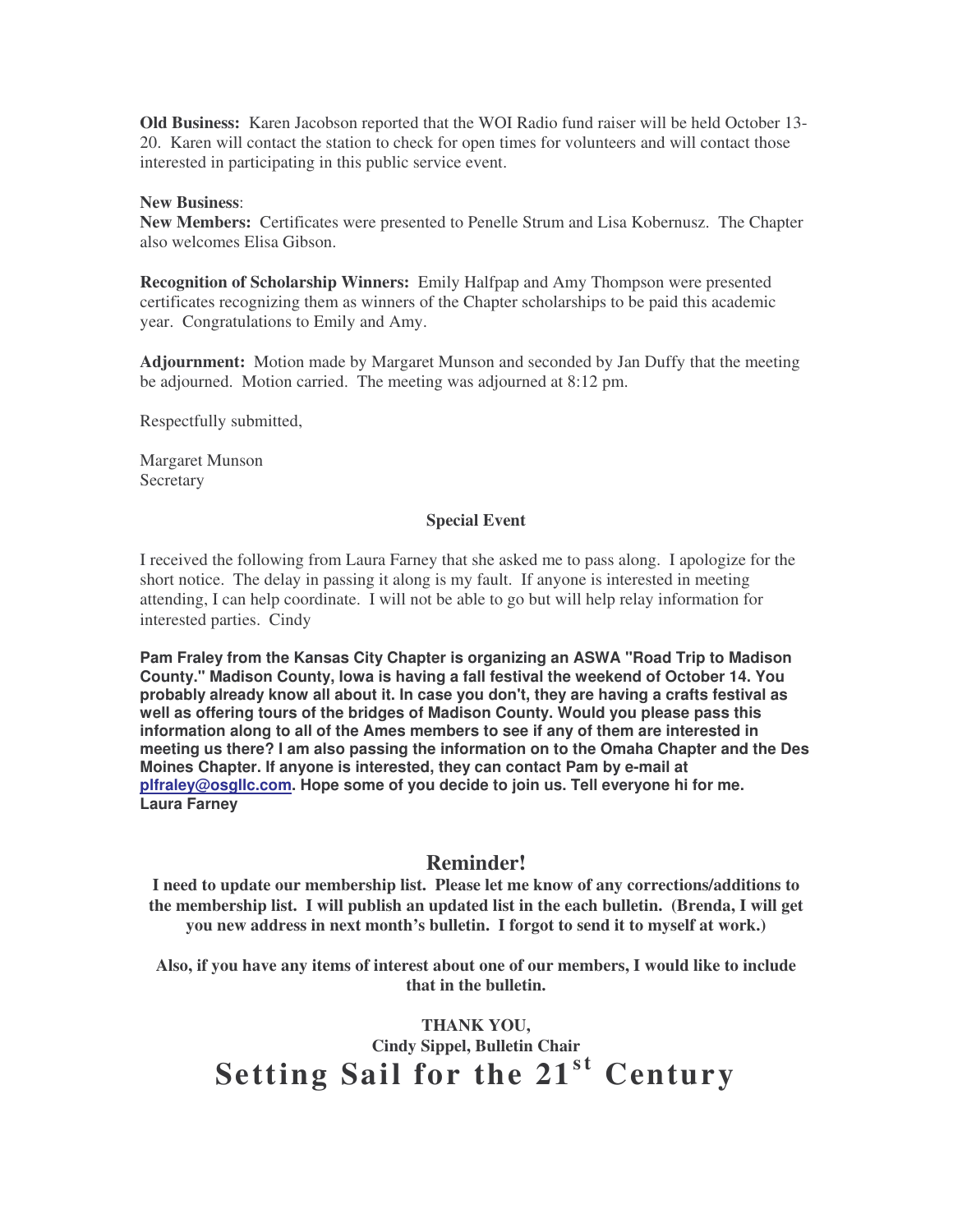Destination: Baltimore, Maryland For the ASWA 60<sup>th</sup> Annual Conference November 2 –4, 2000

# **Why you should attend the Annual Conference**

Network with a dynamic group of intelligent women Earn up to 24 hours of Continuing Professional Education Attend the Chapter Presidents Council Meeting Meet old friends Make new friends Share your chapter's success stories at Chapter Exchange Observe parliamentary procedure in action at the Annual Business Meeting Take an evening cruise that you won't forget Have Fun



Come early or stay late to enjoy the sights and shopping experiences that Baltimore has to offer.

# **Registration Fees After September 20 th and on site**

| ASWA Member | \$475 |
|-------------|-------|
| Non-member  | \$575 |
| One day     | \$245 |

## **Hotel Accommodations**

For hotel reservations call the Renaissance Harborplace Hotel at (410) 547-1200. ASWA group rates are \$162 single\double occupancy, plus applicable taxes. Please mention ASWA to receive the discounted rate. Reservations must be made **by October 2, 2000**. Contact ASWA headquarters at 1-800-326-2163 to inquire about sharing a room with another meeting attendee.

## **Air Travel**

Horizons Unlimited Travel is the official travel agency for the ASWA 60<sup>th</sup> Annual Conference. For travel information call 1-800-788-0024 ext. 215 and ask for the ASWA Travel Desk. Or visit their website at www.hutravel.com.

Visit the ASWA website at www.aswa.org for the latest information on the ASWA 60<sup>th</sup> Annual Conference.

Make a Difference in your personal and professional life by attending the ASWA 60<sup>th</sup> Annual Conference. **Membership List of Ames Chapter**